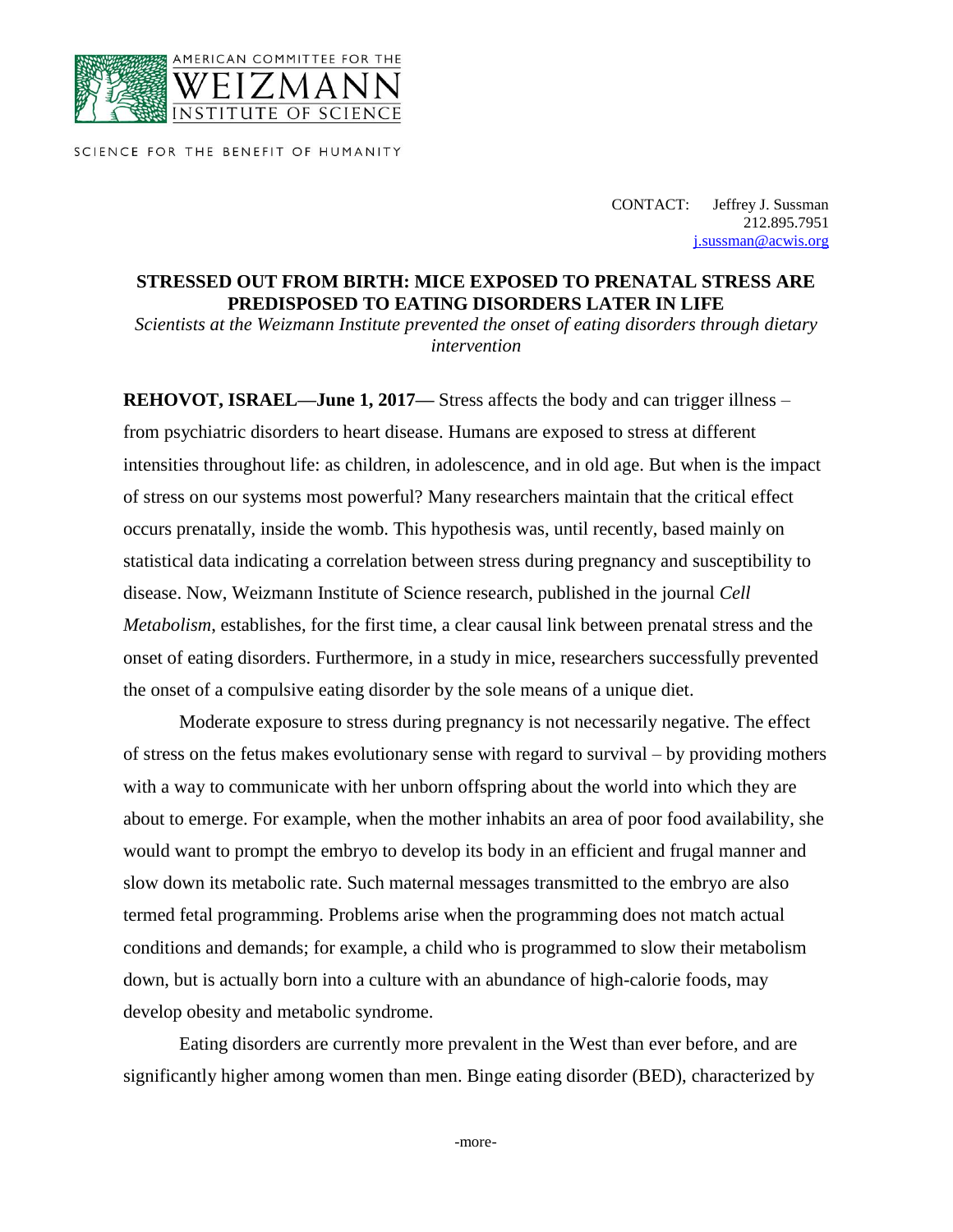## Weizmann

2-2-2-2-2

the compulsive overeating of high-calorie foods in short periods of time, is a common eating disorder, affecting about three percent of the population. BED usually erupts in late adolescence and greatly increases the risk of high blood pressure, diabetes, and heart disease – and also involves depression, low self-esteem, and anxiety disorders.

While a common tendency is to link eating disorders among girls and women to body images presented in Western pop culture, the new study shows that the high incidence of eating disorders among females is also seen in a model that simulates eating disorders in mice. In other words, eating disorders are more common in females in mice, too.

But why do some girls face an increased risk of developing an eating disorder while others do not, and how is this sensitivity influenced by processes that took place prenatally?

To investigate these and other questions, Prof. Alon Chen and his team in the Department of Neurobiology used a genetic system they developed to simulate the biological stress mechanisms in mice. The researchers injected antibiotic-susceptible viruses into the brains of pregnant mice, and, in the third and final week of pregnancy, added antibiotics to their drinking water in order to activate the system and cause the release of the stress hormone CRF [corticotrophin-releasing factor]. The pregnancies ended a week afterward, with the pups born into a favorable environment. Only some 10 weeks later, after they matured, were they nutritionally challenged in order to put their sensitivity to developing compulsive eating to the test: the mice were fed a "Western" diet, high in caloric value, over very short periods, which could trigger an impulse to binge eat.

The findings were clear: females born to mothers exposed to stress during pregnancy tended to develop a compulsive eating disorder following exposure to the environmental challenge.

The study was led by postdoctoral fellow Dr. Mariana Schroeder, with the participation of Drs. Maya Sharon Lebow, Yonat Drori, and Mira Jakovcevski; research students Tamar Polacheck and Mareen Engel; and Dr. Shifra Ben-Dor from the Department of Life Sciences Core Facilities.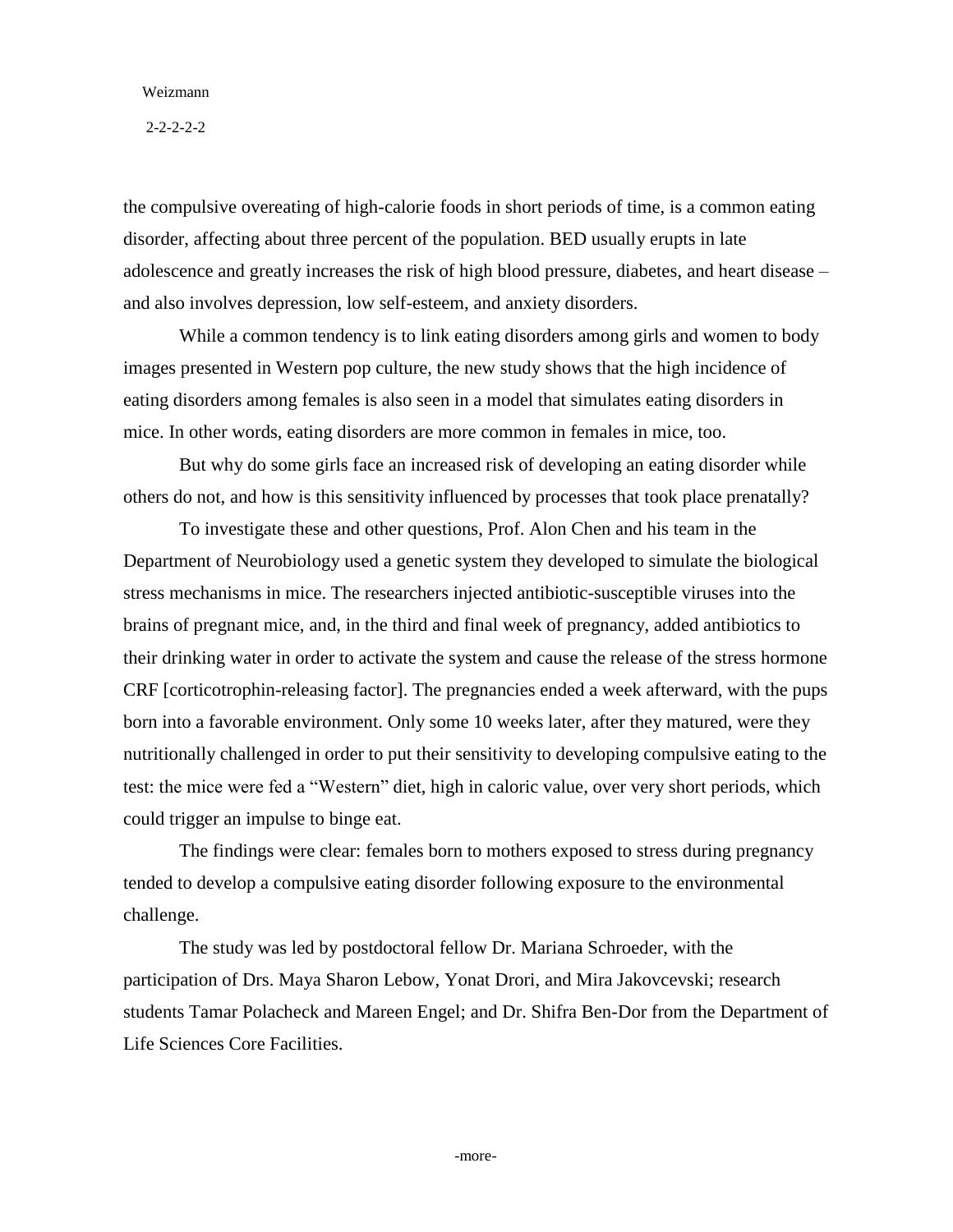Weizmann

3-3-3-3-3

Beyond identifying the link between stress during pregnancy and compulsive eating disorder, the research team sought to understand and uncover the mechanisms that programmed the brains of females who tended to develop an eating disorder. They repeated the experiment, but instead of waiting for the offspring to reach adulthood, they examined the embryonic brain prenatally. Says Prof. Chen: "We discovered a very interesting thing: looking at embryos' brains, we saw large molecular differences between offspring whose mothers' stress mechanism was activated and those in whose mothers it was not activated. However, in adulthood, the differences disappear. The differences will be expressed only when the mice are exposed to some form of challenge. This signifies that an epigenetic, rather than a genetic, marker was introduced at the embryonic stage as there was no change in the genes."

Epigenetics (literally: on top of genetics) research addresses the molecular mechanisms that mediate environmental messages, and how these messages influence and shape the expression of our genome – without changing the DNA sequence or the genes themselves. In this case, messages that originated in the mother caused changes in the brains of the female embryos.

One of the most important epigenetic mechanisms is DNA methylation, a simple biochemical process in which a methyl group binds to a genetic segment, thereby determining the transcription level of a particular gene. In this research, the Weizmann scientists have shown, for the first time, that exposure to stress is expressed in sub-methylation in the hypothalamus, a brain region that regulates metabolic processes, hormone production, and stress reactions.

## **A methyl-balanced diet**

But the most surprising part of the study lay ahead. The researchers found that by administering a diet of foods that affect the body's methylation processes, such as folic acid, choline, methionine, and vitamins B12 and B6, they could prevent the "predisposed" mice from developing a compulsive eating disorder.

-more-